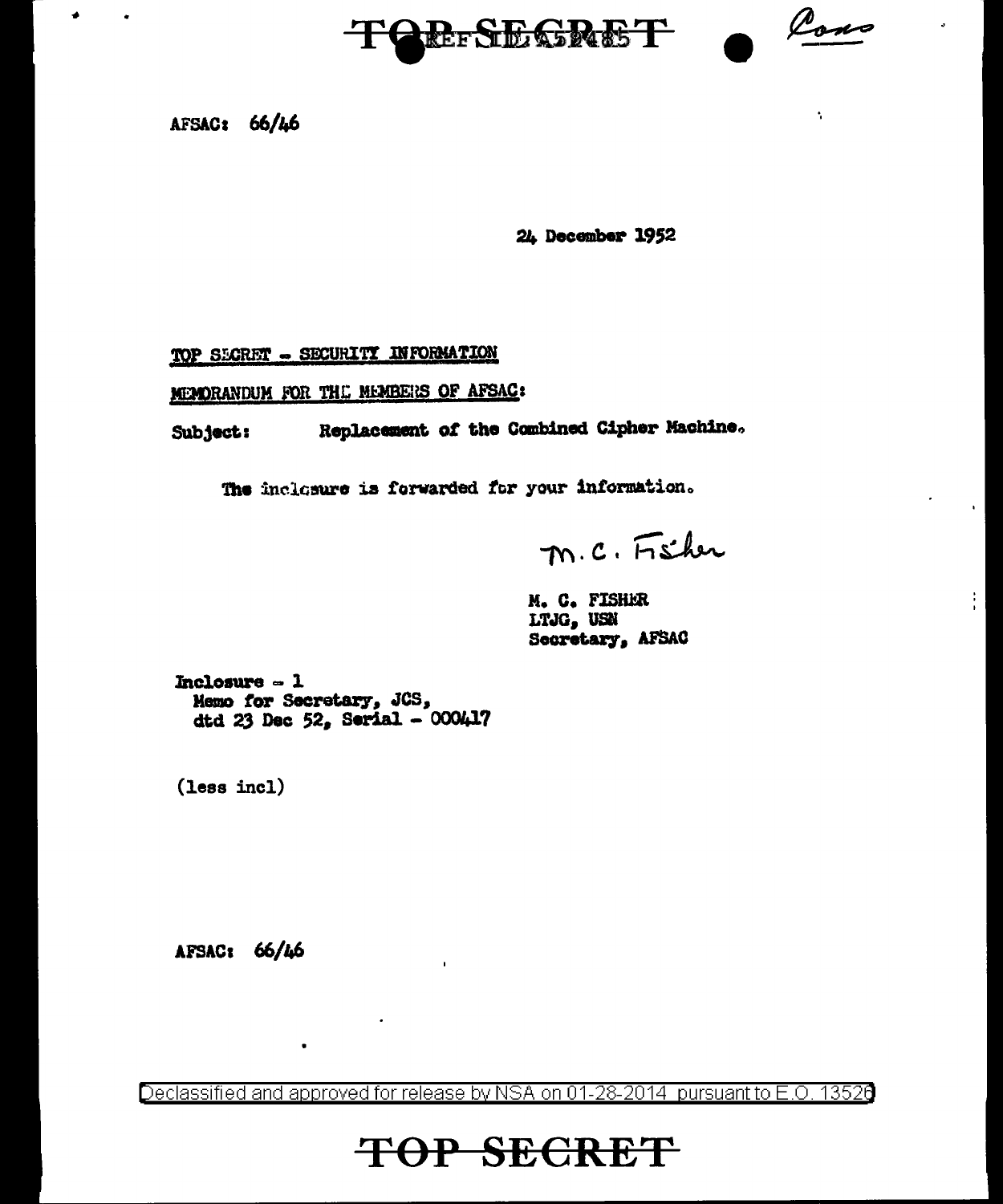

NATIONAL SECURITY AGENCY Washington 25, D. C.

Serial: 000417

23 December 1952

TOP SECRET - SECURITY INFORMATION

**Sand R. Box** 

MEMORANDUM FOR THE SECRETARY, JOINT CHIEFS OF STAFF

SUBJECT: Replacement of the Combined Cipher Machine

The inclosure is forwarded, in accordance with SM-2788-52, for consideration by the Joint Chiefs of Staff.

**CANTNE** 

General, US Army **inector** 

**Incl:** Memo by DIRNSA for the JCS, subj. as above

cc: DDI **DDS CANON CONTROL CONS**  $\bf{1}$  $c/s$ AG P/F ממד R/D  $C/SBC$  (3)

M/R: Self-explanatory.

Col. A.L. Pachynski, Comsec. **Ext. 501** 

TOP SECRET CONTROL NUMBER 52-1534 Copy  $2 \neq 0$  of  $35$ <br>Page  $1$  of  $1$ <u>.</u> copies радев

## **TOP SECRET**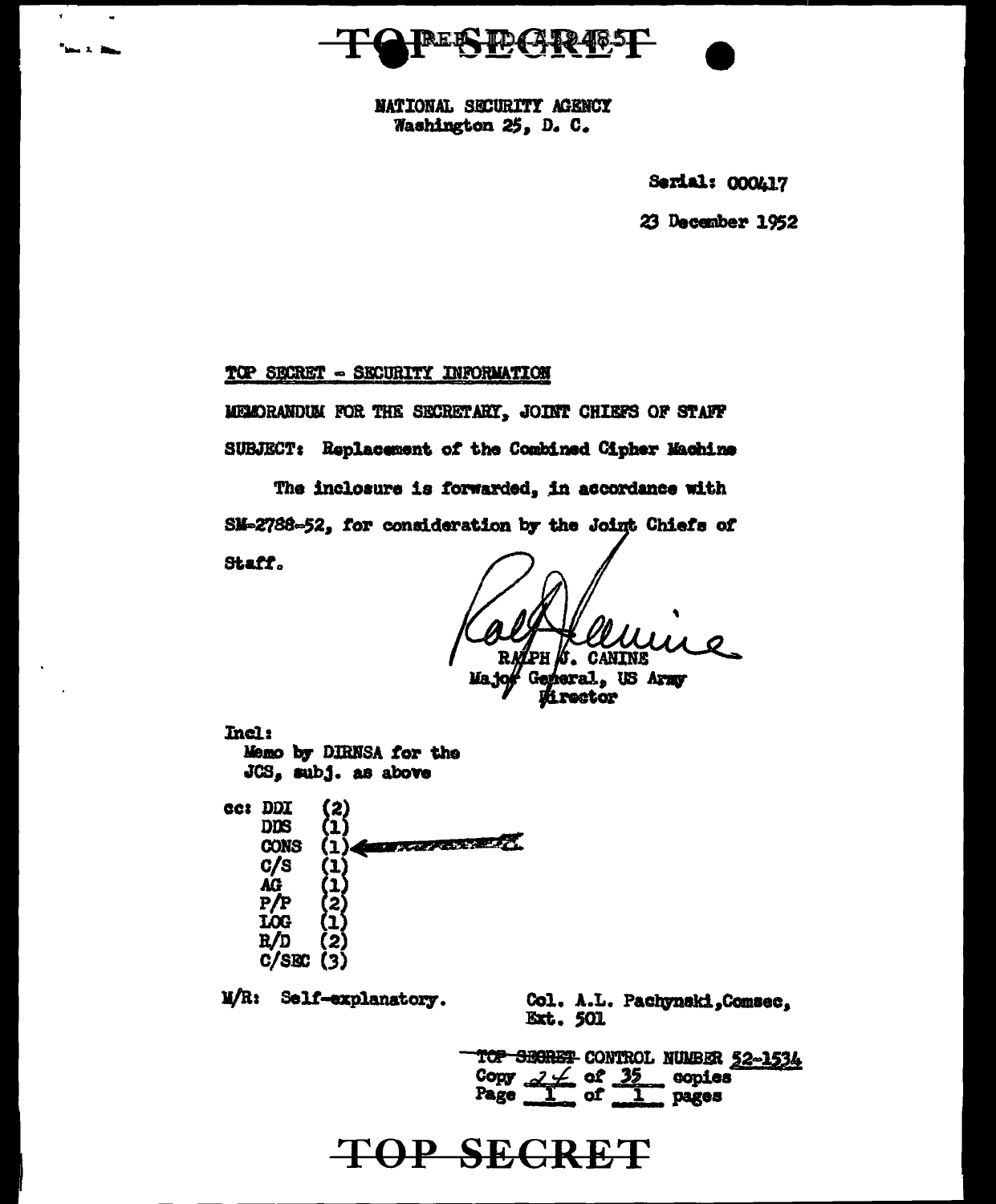### **LORESE GRAET**

#### <del>-TOP SECRET -</del> SECURITY INFORMATION

### MEMORANDUM BY THE DIRECTOR, NATIONAL SECURITY AGENCY

### for the

JOINT CHIEFS OF STAFF

**on** 

### REPLACEMENT OF THE COMBINED CIPHER MACHINE a. J.C.S. 2074/9<br>b. J.C.S. 2074/14<br>c. J.C.S. 2074/21 References:

1. The U.K. Chiefs of Staff have replied (Enclosure to J.C.S.  $2074/21$ ) to proposals made by the U.S. Joint Chiefs of Staff (Enclosure "A" to J.C.S. 2074/14) pertaining to replacement of the existing Combined Cipher Machine (CCM). The proposals by the U.S. Joint Chiefs of Staff were made in light of a request by the U.K. Chiefs of Staff, dated 4 January 1952 (Enclosure to J.C.S. 2074/11), for the U.S. to provide equipments (either AFSAM 7 or AFSAM 47) on a free loan basis for Commonwealth and NATO use, regardless of whether the cryptoprinciple was ADONIS or BRUTUS. The U.K. Chiefs of Staff now urge selection of the BRUTUS system to replace the CCM in accordance with a UK/US agreement, made in September 1950 and approved by the U.S. Joint Chiefs of Staff in July 1951, to use this cryptoprinciple (Enclosure "B" to J.C.S. 2074/9).

2. The reply to the U.Y. Chiefs of Staff contained in the enclosure confirms the urgency of the problem and recommends that a final agreement be reached on the cryptoprinciple for the new Combined Cipher Machine. This approach to the problem avoids comparisons of specific equipments, not all of which are sufficiently advanced for such comparison, but opens the way for prompt and concerted action by both the U.S. and U.K. for replacing the CGM by ending vacillation in the making of a choice between two strong cryptoprinciples. The reply recommends that the ADONIS cryptoprinciple be agreed upon, lists the advantages which it offers operationally and logistically, and presents a practicable means of implementing it.

TOP SECRET

TOP SECRET CONTROL NULBER 52-1534 Copy  $2 \frac{y}{1}$  of  $\frac{35}{6}$  copies<br>Page  $\frac{1}{1}$  of  $\frac{35}{6}$  pages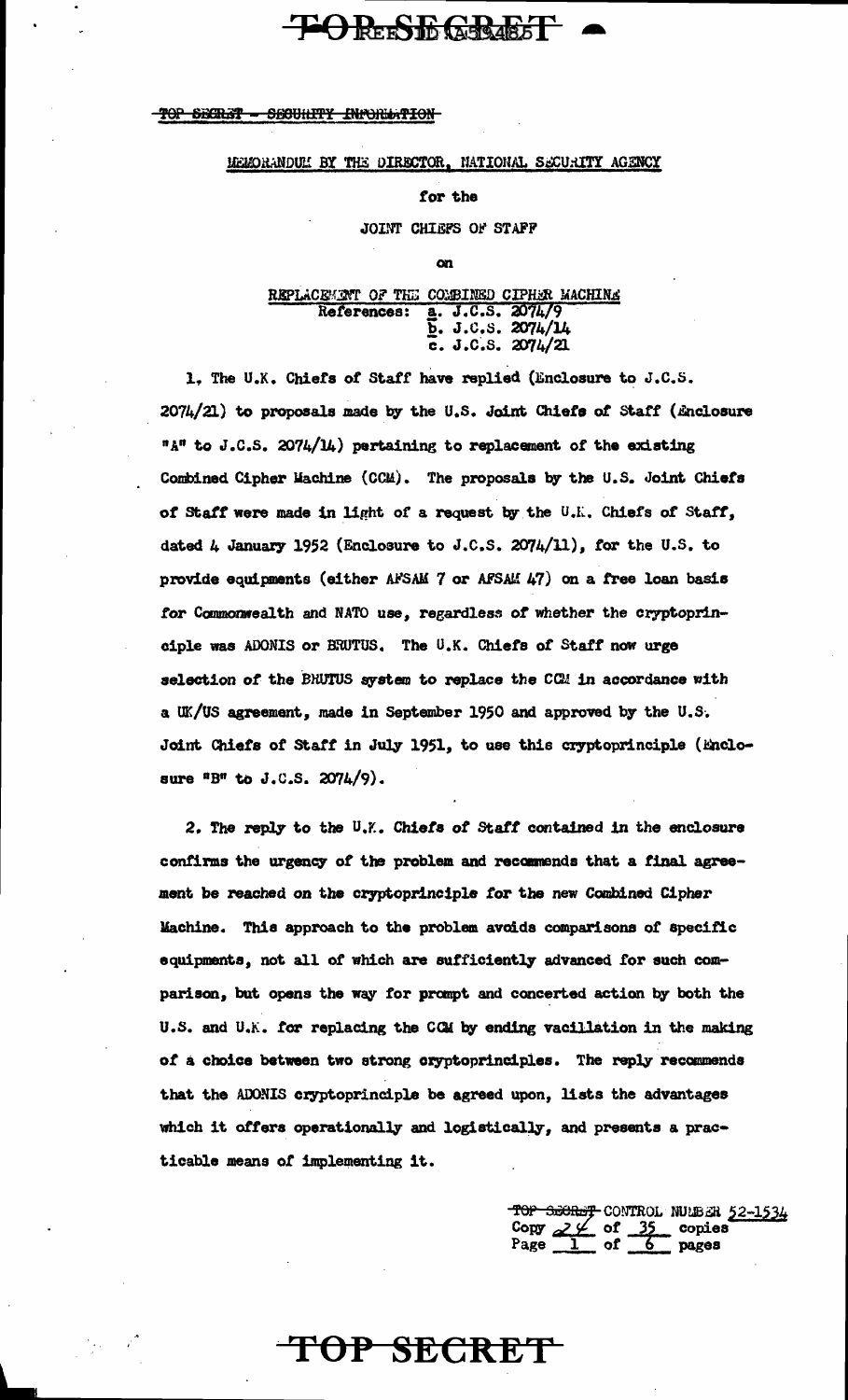## **ORESBGREST**

### TOP SECRET - SECURITY INFORMATION

3. Separate action will be taken later with respect to the question of release of the new Combined cryptoprinciple to the Union of South Africa raised in Enclosure "B" to JCS  $2074/21$  (ACT 97).

4. It is recommended that the draft memorandum in the Enclosure be forwarded to the Representatives *ot* t\_he U.K. Chieta *ot* statf.

**TOP SECRET** 

TOP SECRET CONTROL NUMBER 52-1534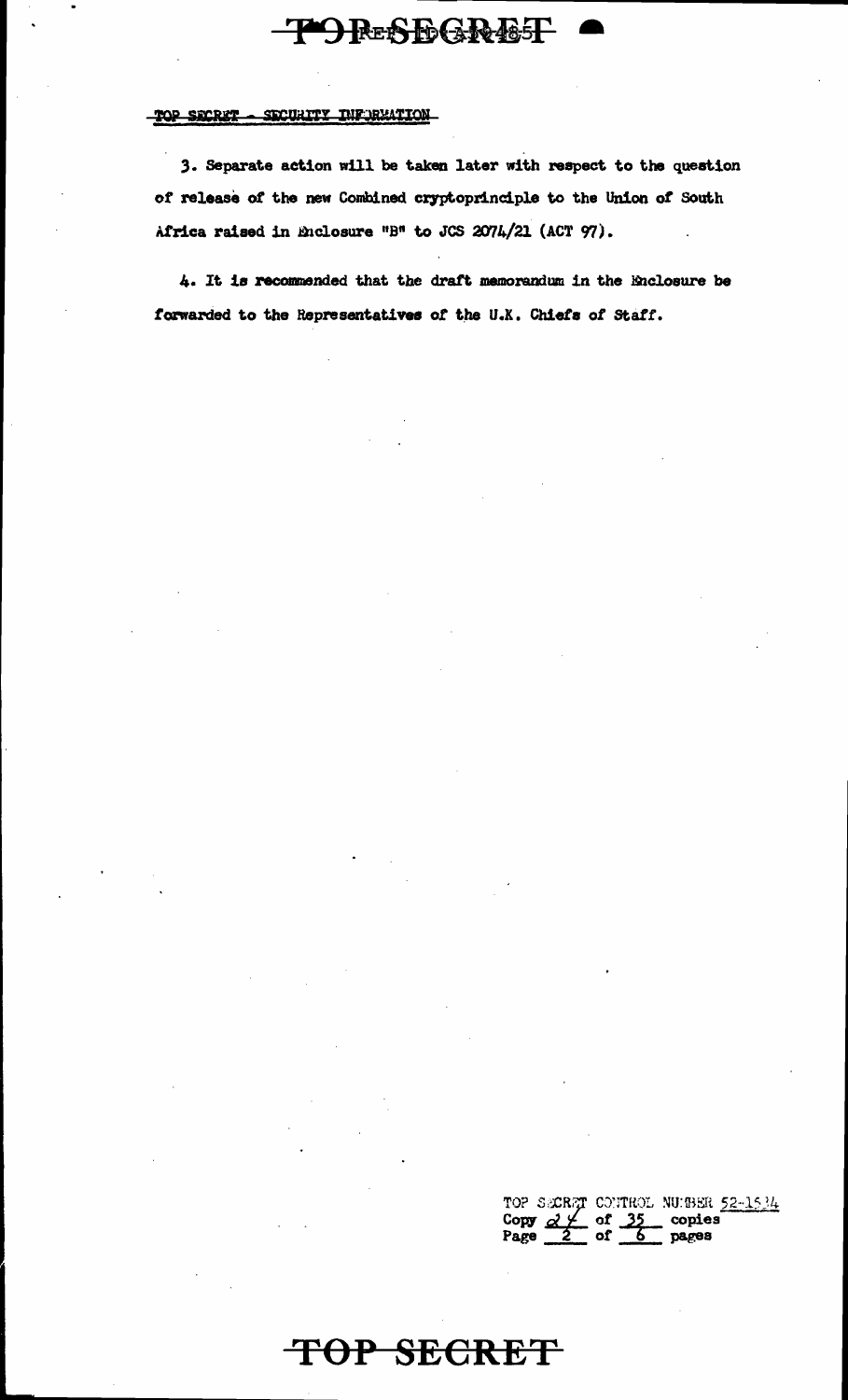## **PESBGRET**

#### TOP SECRET - SECURITY INFORMATION

### **ENCLOSURE** DRAFT

MCDANDIK FOR THE REPRESENTATIVES OF THE UNITED KINGDOM CHILFS OF STAFF

Subject: Replacement of the Combined Cipher Machine 1. The magnitude and complexity of the program for replacing the present Combined cryptoprinciple LUCIFER with a new principle, particularly when it is extended to NATO, makes it essential that our agreement be based on objective consideration of total cost, total production capabilities, total logistical support, and long-term security. With these considerations in mind, the United States Joint Chiefs of Staff have studied the United Kingdom Chiefs of Staff Hemorandum ACT 96, dated 5 December 1952, and regret that they cannot agree to the proposals in paragraph 6 thereof.

2. The U.S. Joint Chiefs of Staff agree as to the urgency and importance in reaching agreement on this problem. Further delays can be avoided by our making a firm and final decision as to the cryptoprinciple to be employed in the new Combined Cipher Machine. This will then permit our respective technical organisations to take rapid, concerted\_-and cimultensesse action to obtain the equipment which embodies the agreed principle. Accordingly, the U.S. Joint Chiefs of Staff propose that:

able to the self-trail of ς σ

a. The cryptoprinciple ADONIS be designated as the new Combined

and MARU alphor ayetom;<br>>>>>>> Barr theory chartes we were the final for the b. The United Kingdom and United States jointly prepare a plan for the phased introduction of ADONIS to begin on 1 January 1955.

g. The U.S. make available to the U.K., under arrangements to be determined later, U.S. ADONIS equipments until such time as the U.K. can provide for its own version of ADORIS.

#### **Anclosure**

SECRET CONTROL NULLER 52-1534 of copies

TOP SECRET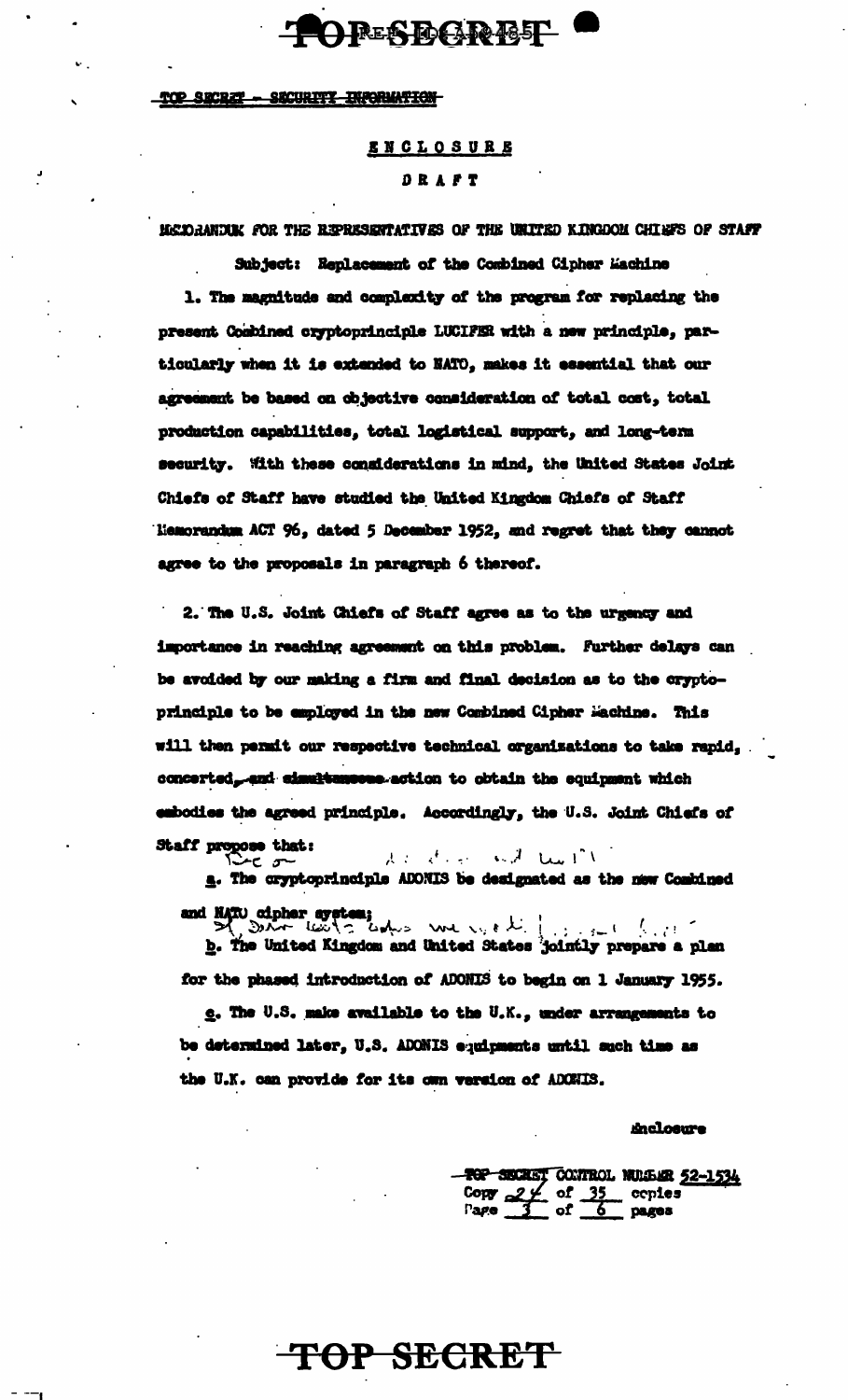### OPESEGREST

#### TOP SECRET - SECURITY INFORMATION

 $b.$ 

3. Agreement on the adoption of ADNIS is urged for the following reasons:

a. The United States Joint Chiefs of Staff consider that 36-point wired rotors used in ADONIS offer greater flexibility and opportunity for the use of secure cryptoprinciples than do 26-point rotors. The United States has standardized on a family of developments, including teletype, utilizing 36-point rotors. The U.S. Joint Chiefs of Staff desire, therefore, not to project into the future a cryptoequipment for Combined and NATO use which would be incompatible with the rest of the United States cryptodevelopments. In view of the fact that the United Kingdom is compelled to use a single machine to meet both Commonwealth and Combined requirements, it seems that it would be to its immediate advantage also to standardize on a machine capable of using 36-point rotors.

2 E. The United States Joint Chiefs of Staff consider that gradual introduction of AUCNIS beginning on 1 January 1955 is a practicable program which minimizes the possibility that adoption of ADONIS would result in further delay in replacing the CCM until the total requirement for ADONIS equipments can have been produced and distributed. This is supported by the status of production lines for mass production of an equipment capable of operating ADONIS.

c. Analyses which have been made on the best data obtainable as to the total cost of purchasing for U.S., Commonwealth, and NATO requirements for equipments, parts, and rotors for ADONIS as compared with the same for BRUTUS show that ADONIS is not only slightly cheaper from the standpoint of initial cost but also is considerably less expensive from the long-term standpoint. With the adoption of ADONIS many thousands of 10-15 year old, badly worn equipments which are slow and costly to maintain will be replaced by new equipments, whereas with BRUTUS many of these old equipments will have to be kept in operation through the use of adaptors. In order to enable the U.K. to meet the 1 January 1955 Enclosure

**TOP SECRET** 

TOP SEGRET CONTROL NURBER 52-1534<br>Copy  $\angle \neq$  of 35 copies<br>Page  $\frac{1}{4}$  of 6 pages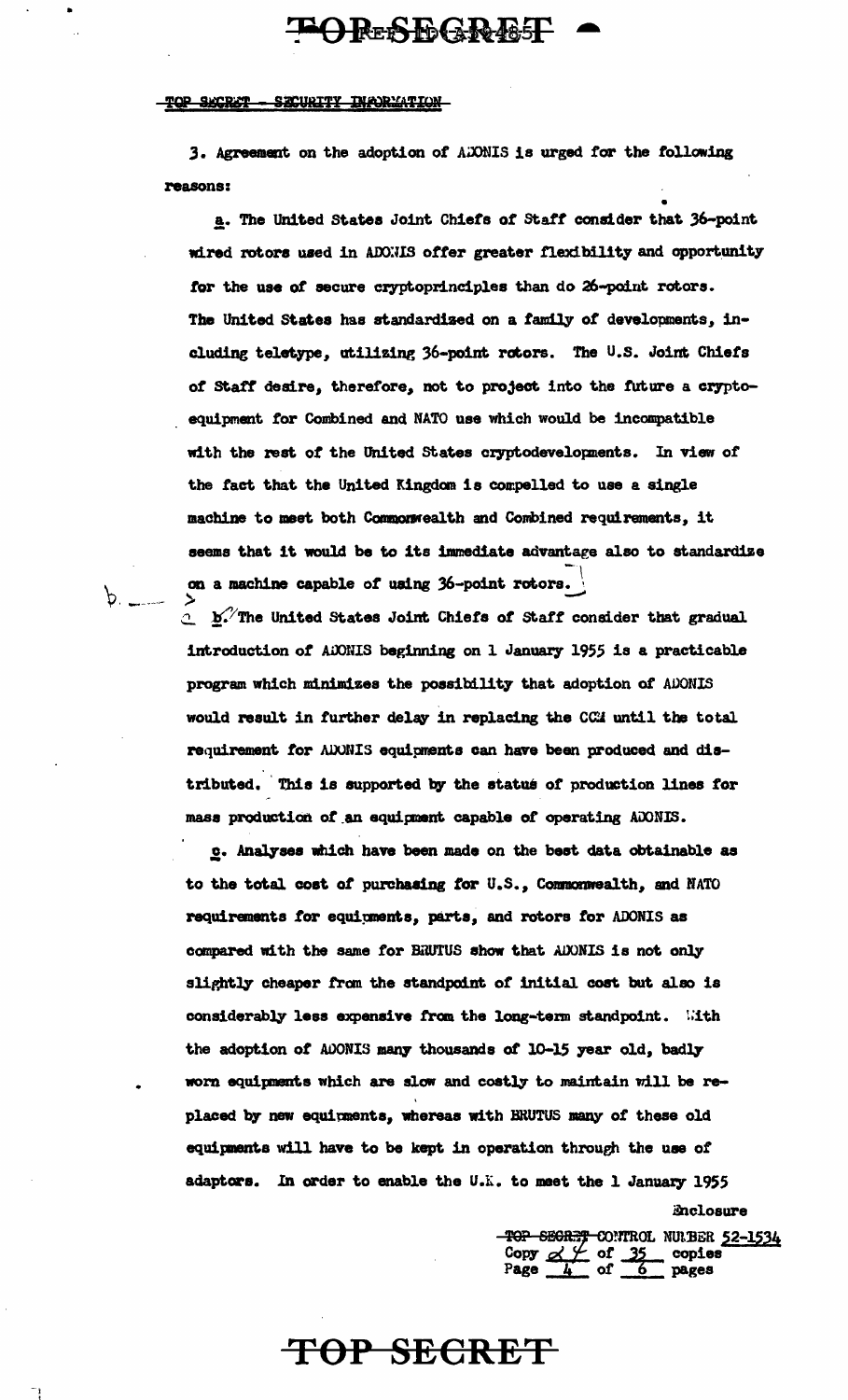# OPEREGRET

#### TOP SECRET **SECURITY INACKWATION**

would be

date for the initiation of the program, the U.S. is prepared to make available to the U.K., under arrangements to be determined later, U.S. ADONIS equipments, at least until the U.Y. Can provide for its own version of ADONIS.

L A. Logistically, ADNIS offers many advantages.

(1) ADONIS makes it possible for a sin-le machine, without adaptors (baskets), to be used by all countries in offices, vehicles, aircraft, submarines, and small vessels. Obviously, this means that standardization of operating and maintenance procedures, publications, keying materials, power supplies, and spare parts would be fairly simple. Although the same is technically possible with BRUTUS, it is not possible within the time proposed (January 1955).

(2) It offers the possibility for one type of rotor to be used throughout U.S./U.K. National, Combined, and NATO Commands. Also, as previously stated, the 36-point rotor used in ADONIS is used in certain U.S. teletype security developments which are under study by U.K. cryptographic experts for possible Combined usage. Extensive development engineering would be needed before the same could be true of BRUTUS.

(3) The power requirements, weight, and size of the version of ADONIS now in production makes it an acceptable cryptomachine for the lowest as well as the highest of Command echelons.

(4) ADONIS makes it possible for the distribution and accounting problems to be reduced to the minimum because of a reduction in the number and types of different registered items (rotors, adaptors, equipments, publications, spare parts, and components).

(5) Performance of and production capabilities for ADONIS equipment have reached the point where rapid expansion of Enclosure

TOP SECRET CONTROL NUMBER 52-1534<br>Copy  $\frac{27}{5}$  of 35 copies<br>Page 5 of 6 pages

TOP SECRET